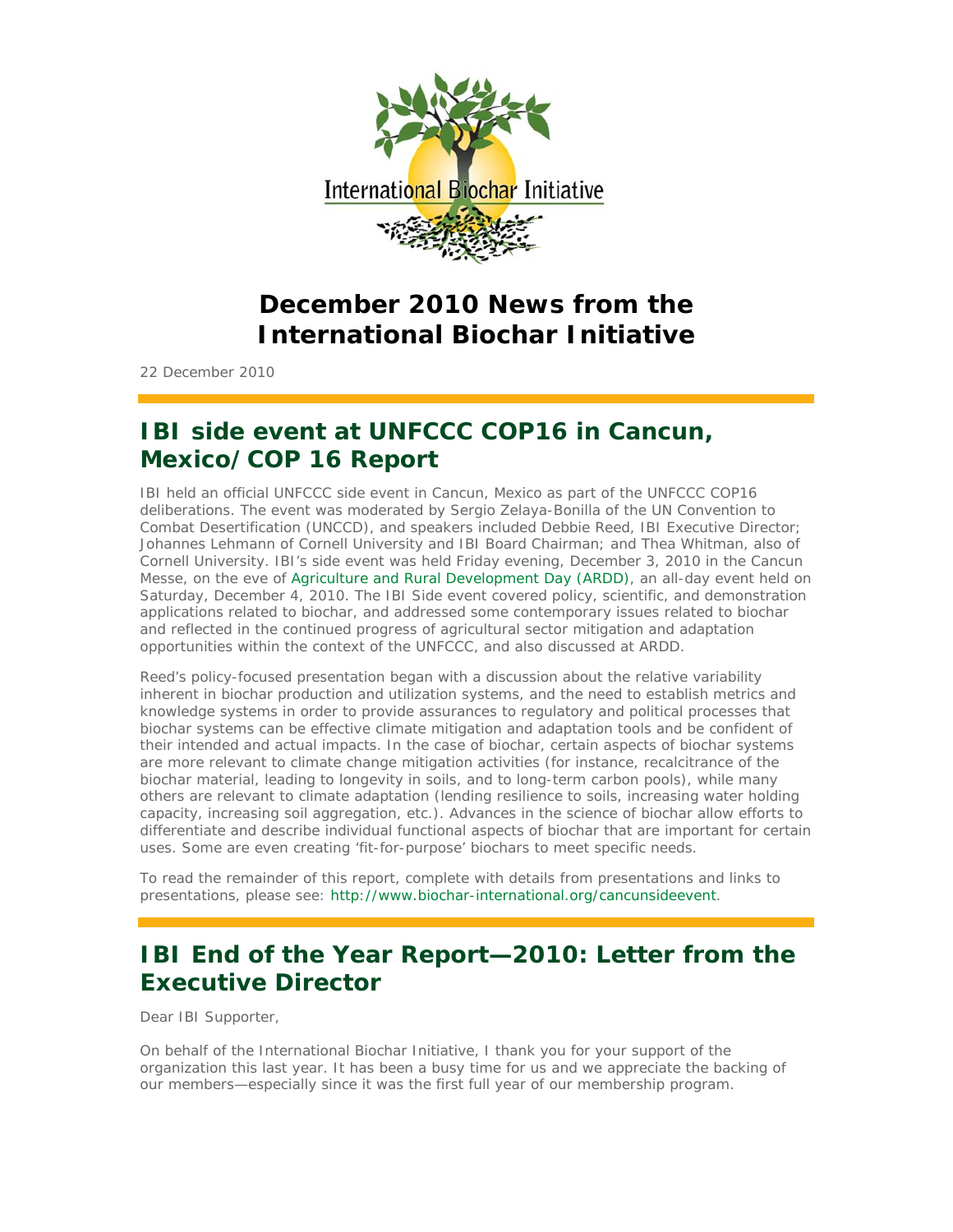2010 has been an eventful year for your organization. IBI continues to grow and expand our presence and sphere of influence globally, aided by exponential growth in the number of universities and research associations with biochar programs; published, peer-reviewed data on all aspects of biochar production and utilization; new and more actors in the commercial biochar space; and growing public, media, and policymaker interest in biochar.

While IBI does not itself engage in basic or applied research, we help network and support the growing biochar research and development community and we provide regular updates to the IBI community covering progress in the research space. We have also contributed to a steady improvement in the quality of media coverage of biochar as the research advances and reporters gain knowledge about biochar and about IBI. We continue to be excited and positive about the prospects for sustainable biochar production and utilization systems to deliver beneficial climate mitigation and soil enhancement and ecosystem services globally, and while we see a far greater need for public and private sector investments in biochar, we note progress in government investments, promoted at least in part by progress in the science and growing media and policymaker interest.

Click here to read the remainder of this letter including planned 2011 IBI activities.

Click here to join IBI or renew your IBI membership.

#### **Thank you to our Supporters**

The IBI staff and board would like to extend our sincerest thanks to our supporters and members for making 2010 such a successful year for biochar. Dedicated researchers, farmers, engineers and entrepreneurs around the globe are establishing an ever-growing number of projects that are slowly but surely demonstrating the promise of biochar. Thank you all for your great work. We especially thank those in the biochar community who have become IBI members and supported IBI financially. We also thank the IBI Advisory Committee members who worked hard last year reviewing numerous IBI publications, the IBI Biochar Characterization Group, and the working groups for IBI's biochar standards process. A big thanks to all the organizations we have worked with in the last year, including those we have had formal partnerships with, including: EMBRAPA, the United Nations Convention to Combat Climate Change (UNCCD), Forest Trends and the World Bank.

We are particularly grateful to the foundations that have provided critical core support to IBI in 2010: the David and Lucile Packard Foundation and the Blue Moon Fund. The following donors provided generous support to the 3rd International Biochar Conference, IBI 2010, in Rio de Janeiro: EMBRAPA, CAPES, FAPERJ, AnthroTerra, Clean Air Task Force, Black Carbon, CNPq, ALL Power Labs, Biochar Engineering Corporation, CarbonZero, Chip Energy, Pacific Pyrolysis, Richmond Landcare Inc, and the UN Foundation.

IBI is now in the midst of our year-end fundraising campaign, and you will notice an increased number of funding requests from us at this time. Please join IBI or renew your IBI membership at your earliest convenience. It is critically important that IBI continue to grow our membership and to retain the members who joined us last year. Thanks to each and every one of you who have joined IBI as a member.

### **Biochar Standards Update: First Draft of Product Definition and Standard Posted**

IBI has just posted a first draft of the Biochar Product Definition and Standard as part of its overall effort to create globally-developed and accepted standards for biochar characterization, and to develop standards pertaining to biochar production and utilization. Our two working groups are beginning their review of this document and we invite you to join the process by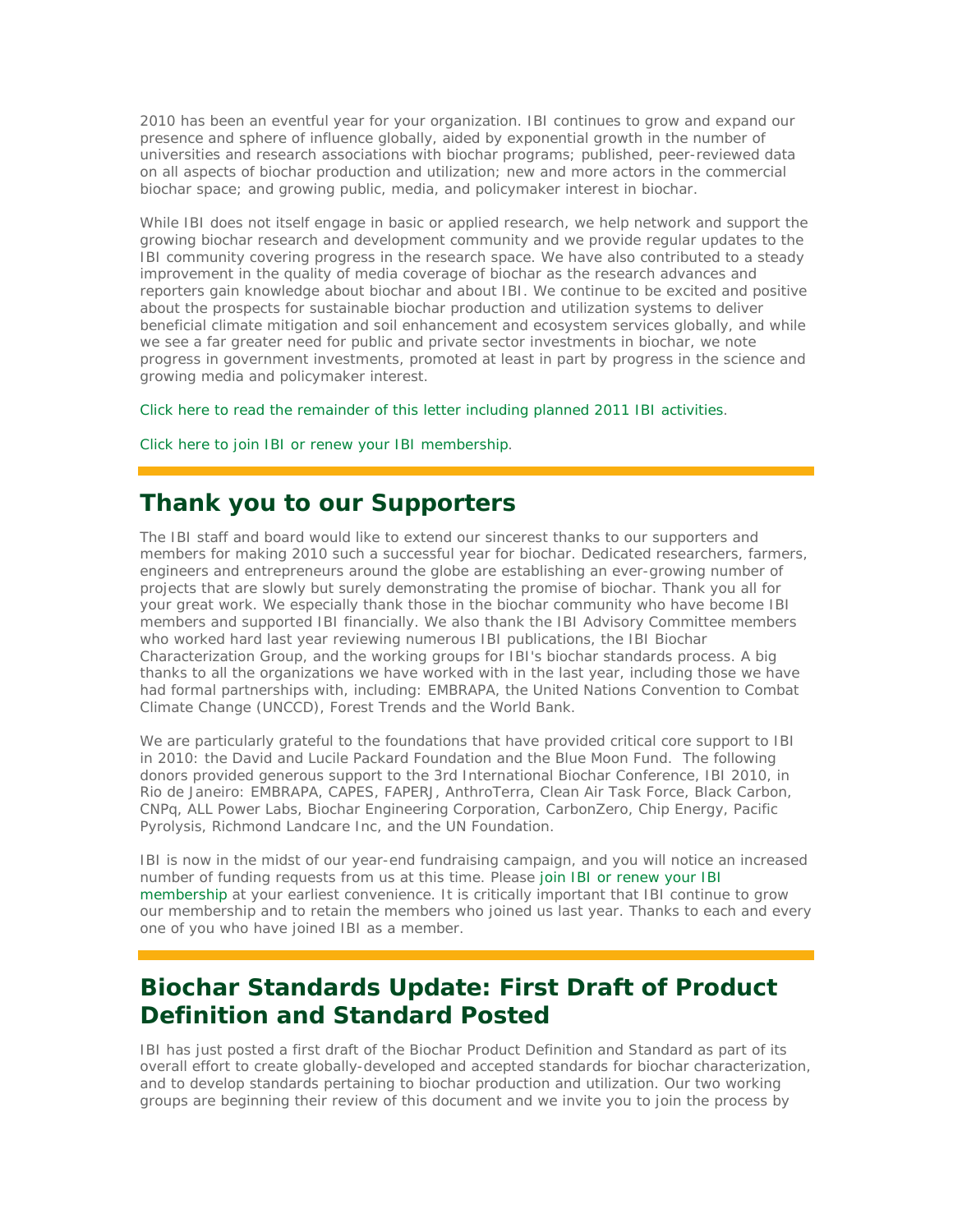reviewing the document and sending your comments to Keith Driver. Please note that this is a first draft outline and does not reflect any input from working group members at this time.

The working groups will hold meetings once per month and the document will be updated between meetings based on working group comments and suggestions submitted to Mr. Driver. These revised drafts will be posted online. To read the first draft and more about this effort, please go to: www.biochar-international.org/characterizationstandard

The end product of this effort will be establishment of biochar standards that have been developed in a global, transparent, scientifically-based process. Our goal in this particular phase of the work is to produce a universally developed "final product" that any of our members or member organizations can utilize as a basis for governmental and third-party certification agencies to develop biochar standards, apart from any use IBI makes of these products.

### **Profile: Pioneering Work on Biochar in European Vineyards**

Hans-Peter Schmidt is a pioneer in using biochar in vineyards. He first established a biochar trial at experimental vineyard Domaine de Mythopia in Switzerland in 2007. His group's ability to produce biochar has since grown, and this year they provided biochar for about 10 agricultural field trials in Germany, Norway, France, Switzerland, and Austria. Next spring, new trials will be established in at least 8 vineyards in Spain, Italy, France and Germany.



Mr Schmidt directs the Delinat Institute for Ecology and Climate Farming that conducts

studies on climate-positive farming with high biodiversity, and biochar is one of its main research subjects. The research foundation's laboratory is located on Domaine de Mythopia, and is developing practical methods and strategies for growing quality wines in ecologically and economically sustainable ways.

To read the remainder of this story, please see: www.biochar-international.org/profiles/vineyard

*Photo: Domaine de Mythopia Vineyards; photo courtesy of Hans-Peter Schmidt*.

### **The Many Sides of Biochar: Views from the IBI Community**

*Biochar – Building Synergies Between Agriculture, Renewable Energy Production, and Carbon Sequestration.* 

The Many Sides of Biochar is a new feature in the IBI Newsletter presenting ideas and viewpoints from biochar researchers and practitioners. Inaugurating this feature is a thoughtful article from Goodspeed Kopolo, President of the Zambia Biochar Trust and Christoph Steiner, founder of Biochar.org. The authors prepared this piece for the recent COP 16 meeting in Cancun, Mexico. This article originally appeared in Outreach, a multistakeholder magazine published daily at COP 16.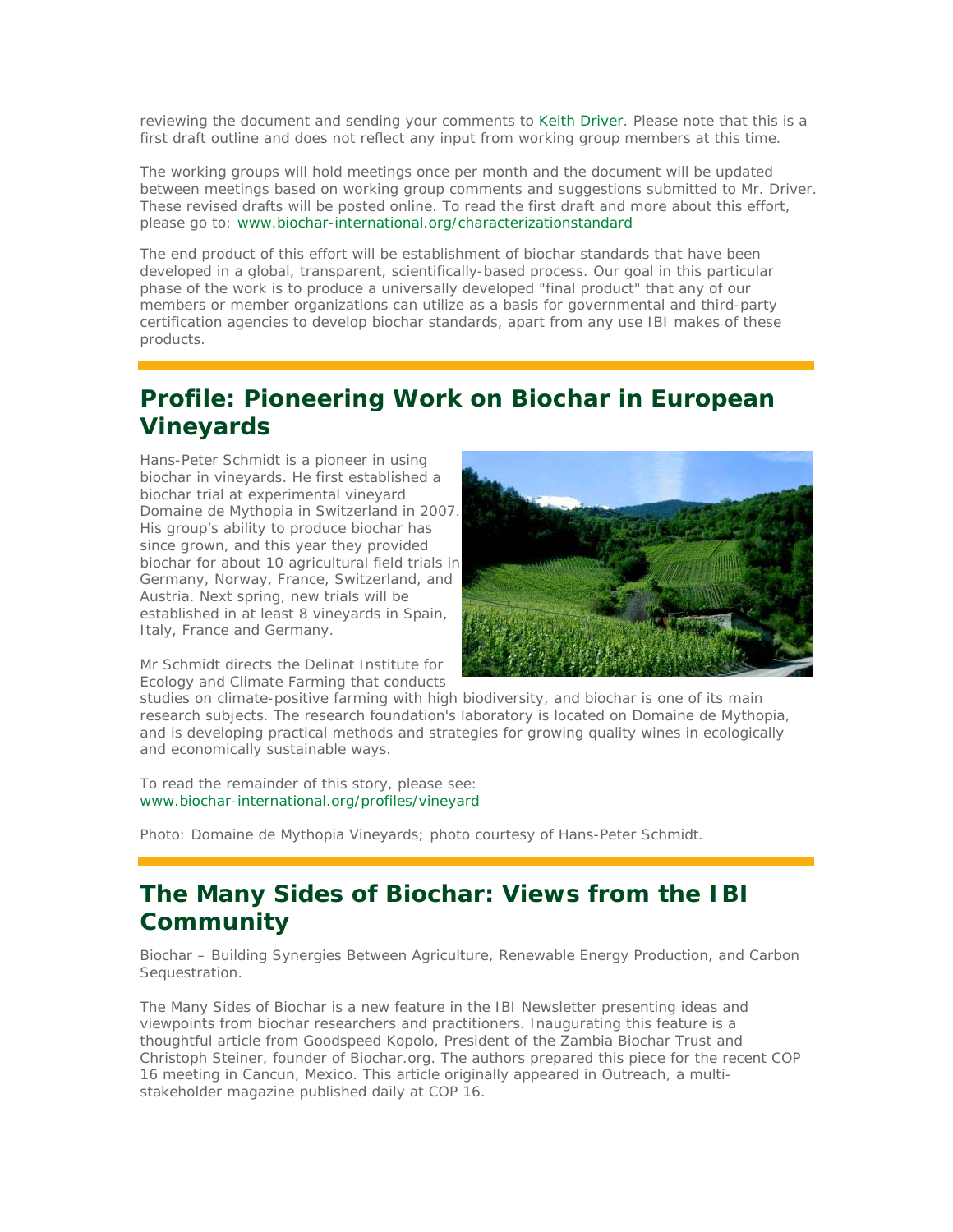Biochar offers one of those rare things in the climate change arena – a real win solution. As referred to under AFOLU – Agriculture, forestry and other land use have a unique potential to sequester carbon. Annual sequestration rates by living biomass amount to approximately 100 to 120 billion tons of carbon from the atmosphere.

Approximately the same amount is released by plant respiration and decay of dead plant material. The 60 billion tons released from decomposing biomass is almost 10 times more carbon than released by fossil fuel burning.

In light of this, it needs to be recognized that humans currently appropriate more than a third of the production of terrestrial ecosystems. This is a lot of carbon in our hands! It is important to consider the difficulties of changing a GHG source into a sink. Such a transformation needs to grapple with multiple considerations and ensure it doesn't compete with food production as is the case with biofuels, soil fertility is not compromised, it is consistent with a changing climate and the change can be quantifiable.

To read the remainder of this article, please go to: http://www.biochar-international.org/outreach/biocharsynergies.

#### **Biochar Briefs - News Roundup for December 2010**

We update the website daily with new articles on biochar. For more information, please see: http://www.biochar-international.org/newsbriefs

*Carbon-negative Christmas trees*? Brad Major of Carbonsync in British Columbia, Canada is offering a biochar Christmas tree service. The company will deliver a tree to a customer's home and then pick it up after the holiday to recycle it into biochar.

*Energy Quest, Inc. will build a modular gasifier for agricultural waste* in Lee County, Georgia (USA) that the company says will produce 16-18 thousand tons of biochar per year and generate 6 MW of electrical power. Estimated cost of the project is \$12 million USD with a pay out time of less than 4 years.

*The New Zealand "Residues to Revenues Conference"* will include a full session on biochar, with Dr Jim Jones from the New Zealand Biochar Research Centre at Massey University reporting on New Zealand biochar research, and Adriana Downie of Pacific Pyrolysis in Australia covering commercial biochar developments.

*"Refilling the Carbon Sink: Biochar's Potential and Pitfalls,"* an article by Dave Levitan in Yale University's Environment 360, takes another look at biochar and various controversies surrounding it. The article quotes Johannes Lehmann, Debbie Reed and several other biochar experts and critics.

*The South West Victoria Biochar Action Group in Australia* has begun a project to investigate dried sewage sludge as a feedstock for biochar and renewable energy. The \$135,000 research project is funded by the Smart Water Fund.

*The Bellona Foundation organized a series of workshops* during the climate summit in Cancun, Mexico that examined carbon-negative strategies like biochar, among other topics.

*Rain gardens are sprouting up everywhere, and biochar can be a valuable component* of them according to the USDA (United States Department of Agriculture). USDA scientists are finding that poultry litter biochar is a powerful pollutant magnet that can attract heavy metals such as copper, cadmium and zinc and keep them out of waterways.

*Rice University (United States) has created a \$1 million Green Carbon Center* to study ways to use carbon-based fuels in a more environmentally friendly manner. A research group headed by Carrie Masiello is working on biochar solutions to the need for low carbon fuels.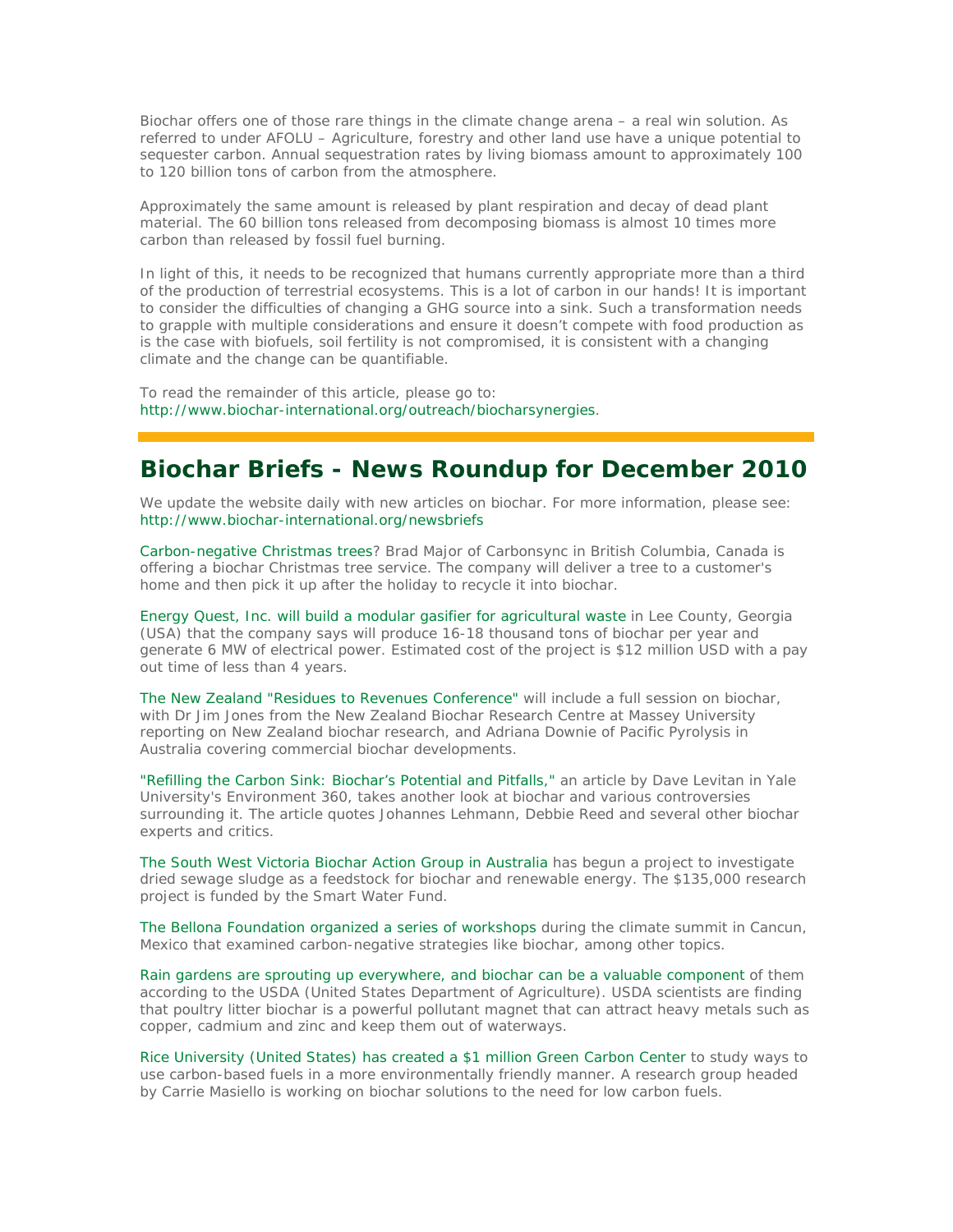*Three Tasmanian (Australia) farmers have won \$10,000 scholarships* to travel abroad to study on-farm renewable energy systems including biomass gasification and biochar.

*Pro-Natura International*, in partnership with the Papaye Peasant Movement, JTS Semences, and the French embassy in Haiti, has started a project to increase vegetable production in Haiti by providing local farmers with biochar and other technologies for intensive vegetable production.

Stories in Treehugger, CNET and elsewhere discuss a new report from NRDC (Natural Resources Defense Council) titled Biochar: Assessing the Promise and Risks to Guide US Policy. You can read IBI's response to the NRDC Report on the IBI website.

Click here for the Treehugger story Click here for the CNET story

### **Book Review: Why you should read The Biochar Solution**

*By Kurt Cobb*

First, you should know that I have an allergy to anything that smacks of geoengineering. And the use of biochar--charred organic matter that can improve soil fertility--to address climate change by interring carbon in farmland on a mass scale strikes me as one of the largest geoengineering projects ever conceived. I always ask, "What will the unintended consequences be? Can we be sure that those consequences won't simply present a new set of problems, possibly catastrophic ones?"

Fortunately, Albert Bates, author of The Biochar Solution, takes these questions seriously and offers a measured endorsement of biochar as one of an array of strategies for responding to climate change. Even in the forward Vandana Shiva warns that "[b]y shifting our concern from growing the green mantle of the earth to making charcoal, biochar solutions risk repeating the mistakes of industrial agriculture."

With this kind of qualified endorsement, why should we read



further? The answer is straightforward: Because intelligently and broadly applied and ethically managed, the production of biochar and its incorporation in the soil has the potential to lower carbon dioxide levels in the atmosphere, not on a millennial time line, but within a few decades. We have the possibility of reversing climate change. It's worth exploring this possibility because some of the most prominent climate scientists in the world believe we have already passed beyond the level of greenhouse gases in the atmosphere that will, if not reduced, move the world into new and much warmer climate.

To read the remainder of this article, please go to: http://resourceinsights.blogspot.com/2010/12/why-you-should-read-biochar-solution.html.

### **Opportunities in Biochar**

*Opportunities in Biochar* is a new section of the newsletter to showcase announcements for the public to apply for funding, jobs, publications, conferences, etc. These announcements are also posted on the IBI website in two places: Biochar Updates (on the front page) and the Member Bulletin Board.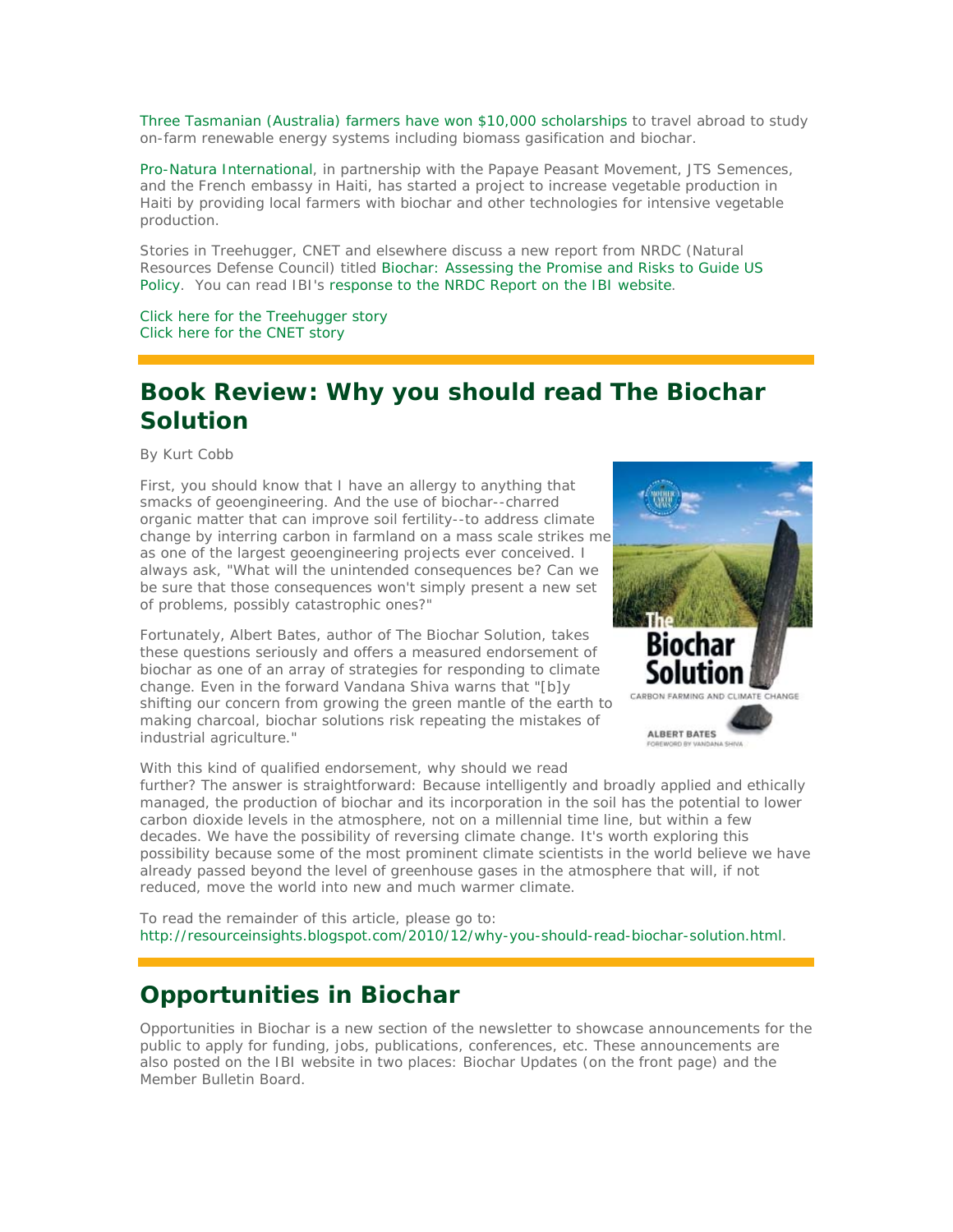*Illinois Sustainable Technology Center Request for Proposals for FY 2012* The Illinois Sustainable Technology Center (ISTC), a division of the Institute of Natural Resource Sustainability at the University of Illinois at Urbana-Champaign (United States), promotes sustainability through resource conservation, pollution prevention, and research efforts. For more information, please see:

http://www.biochar-international.org/node/2178.

*PAB (Pesquisa Agropecuária Brasileira) Journal* has extended the deadline for receiving papers for its Special Issue on Biochar to January 30, 2011. For more information, please see: http://www.biochar-international.org/node/2177.

*The International Biomass Conference & Expo* (St. Louis, United States) announces a call for papers; abstracts are due 7 January 2011. For more information, please see: http://www.biochar-international.org/node/2172.

New job opportunities and PhD postings are updated at: http://www.biochar-international.org/network/jobs

### **Upcoming Calendar Events**

January 10 – 12: Pacific West Biomass Conference and Expo; Location: Seattle Washington, United States; more information:

http://pacificwest.biomassconference.com/ema/DisplayPage.aspx?pageId=About.

February 10 – 11: 2011 Biochar Workshop: Opportunities, Risks and Acceptance; Location: Massey University Palmerston North; New Zealand; more information http://www.biochar.co.nz/workshop2011.html.

See the IBI Calendar page for more events. To add an event to the calendar, send the information to info@biochar-international.org.

### **Regional Biochar Group Updates**

To read more on regional and national biochar groups, please see IBI's website at: www.biochar-international.org/network/communities. This month features updates from the Regional Biochar Group Updates from the South East Asia Biochar Interest Group, UB International, and the Pioneer Valley Biochar Initiative (United States).

#### **South East Asia Biochar Interest Group**

#### *Ecodana biochar project in West Kalimantan, Indonesia*

Ecodana is partnering with Yayasan Dian Tama (YDT), a local Indonesian non-profit, to empower women by training them in sustainable agricultural techniques, including how to create biochar, to increase the fertility of the soil and reduce their dependence on costly chemical fertilizer. They will also train women in marketing so they can sell their products and make a profit. Ecodana is a San Francisco based social enterprise whose mission is to improve the lives of people in rural areas around the world by facilitating funding for sustainable projects in their communities.

#### *Cambodia Workshop on Biochar Production & Uses Report (Monday 22nd – Tuesday 23rd November 2010)*

The workshop was a huge success, with 29 delegates attending the meeting, and 19 staying for the field trip the second day. This meeting discussed the current state of biochar production and use in Cambodia, and explored the potential for development of new technologies – both large and small scale, with a particular focus on gasification cook stoves. Issues for consideration to policy makers, and prototype guidelines for sustainable biochar deployment as an agricultural soil amendment were also discussed. This meeting is part of the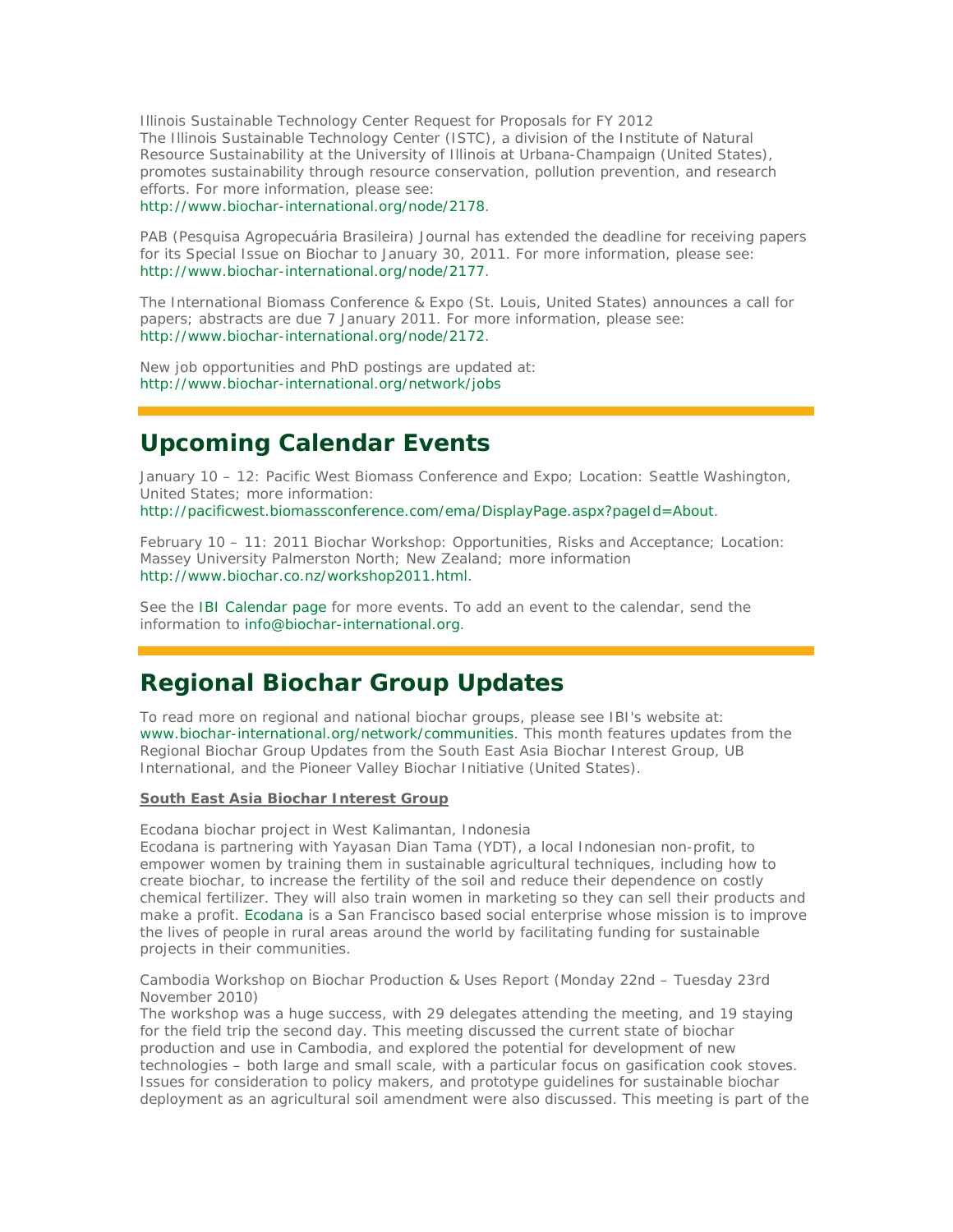'Enabling Bio-innovations for Poverty Alleviation in Asia Project', funded through IDRC-CRDI. Click here for a meeting report.

#### *Biochar Research Collaborations in Indonesia*

Prof. Agus Prasetya and Prof. Moh. Fahrurrozi from the chemical engineering department at Gadjah Mada University, Yogyakarta, Java are seeking collaboration partners for biochar research projects in Indonesia. Their research interests are broad, including all aspects of biochar production, renewable energy, stove project implementation, carbon sequestration, agriculture utilization and rural development. They will be working with Eko Sb Setyawa from Chemmeco Inc. Universitas Gadjah Mada (UGM) is the oldest and the largest state university in Indonesia.

#### **UB International**

In an effort to advance the discussion of the potential of thinly distributed feedstock (TDF) in climate change mitigation (CCM) beyond the cook stove level and, more importantly, in contributing that potential within the time frame set by atmospheric physics, UB International has initiated a discussion of the topic on Greater Democracy (Dec. 11).

#### http://www.greaterdemocracy.org.

UBI invites others who have thought through the problem and developed conceptual approaches to put them forward for discussion—in the interest of mutual improvement and elucidating the various circumstances where different elements may work best. UBI invites all interested to comment on the various concepts in entirety or on specific elements, pro and con. The group is most interested in focused discussion of the concept elements and their integration.

UBI also announces the start of a new initiative in Hawaii; for more information, please see: http://www.biochar-international.org/UBIHawaii.

#### **Pioneer Valley Biochar Initiative (PVBI) (United States)**

An endowment is being established at the University of Massachusetts, Amherst for the purpose of encouraging efforts in promoting renewable energy, sustainability, and agricultural applications, with emphasis on biochar. There will probably be matching University funding; donations from alumni, industry, and friends of the University will be encouraged.

In addition, a weekly seminar series will start at the University in January as a University course which students may elect but which will be open to outside attendees. A field day will be held on the spring to allow for "hands on" experience with biochar equipment.

Furthermore, the use of webinars to facilitate communication among biochar groups throughout the country (and the world) is being explored. The first of these was an open meeting of the Pioneer Valley Biochar Initiative and occurred successfully on Nov. 23, and a second is planned for Jan. 4. These permit audio and visual contact among participants using the internet.

#### **Recently Published Biochar Research**

IBI tracks all published research on biochar and includes it in our online bibliography: www.biochar-international.org/biblio. The following articles were added in the last month. Please visit the website bibliography for more information on any of these articles. Due to copyright, we cannot provide full copies of articles unless we have permission from the publisher. If you have published work that is not included, please email us at: info@biocharinternational.org.

Luke Beesley and Marta Marmiroli (2010). The immobilisation and retention of soluble arsenic, cadmium and zinc by biochar. Environmental Pollution.

Stephen Brick (2010). NRDC Issue Paper Biochar: Assessing the Promise and Risks to Guide U.S. Policy. November 2010.